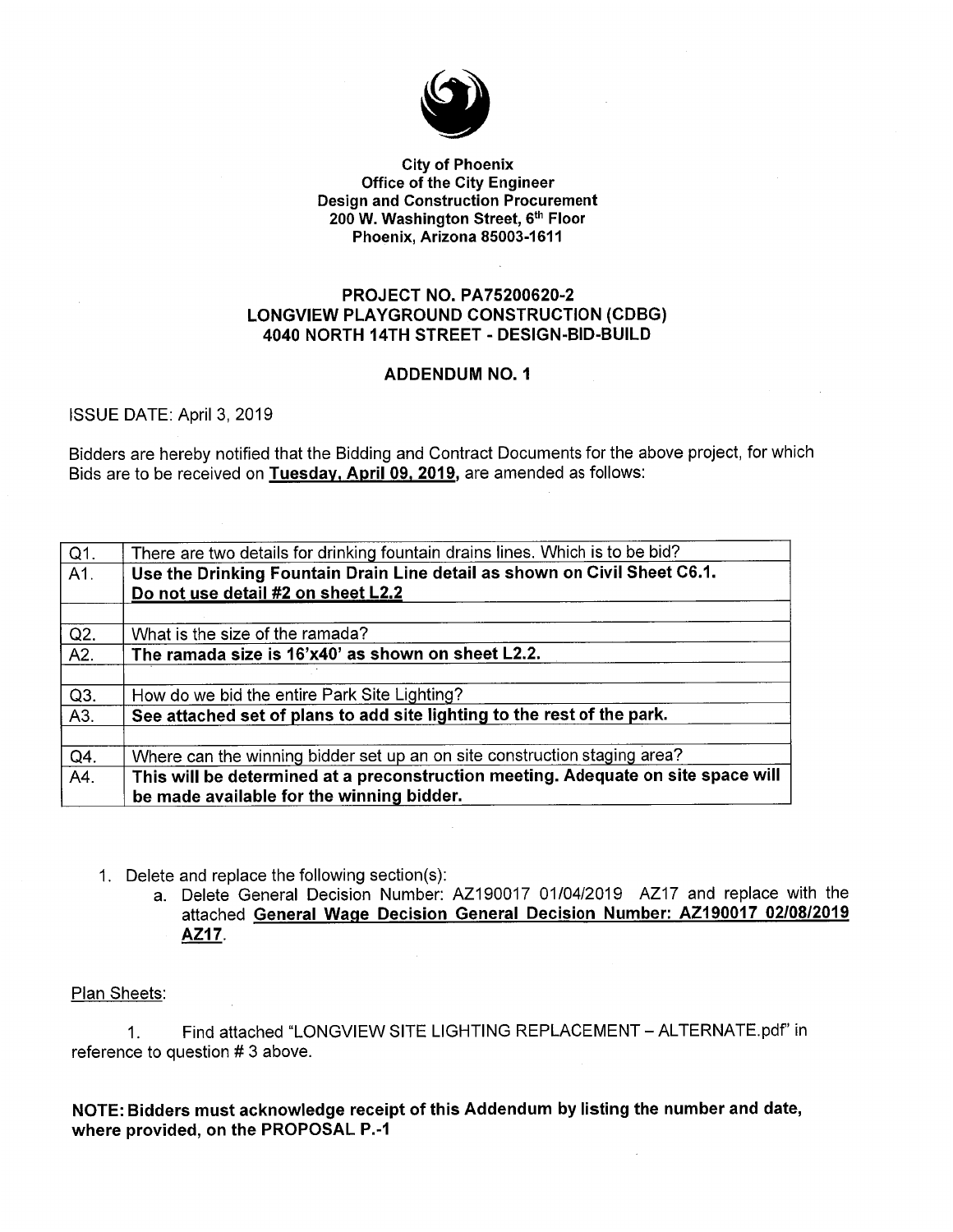### **END OF ADDENDUM**

Jarod Rogers<br>Project Manager<br>Street Transportation Department

**ENGINEER'S SEAL** 

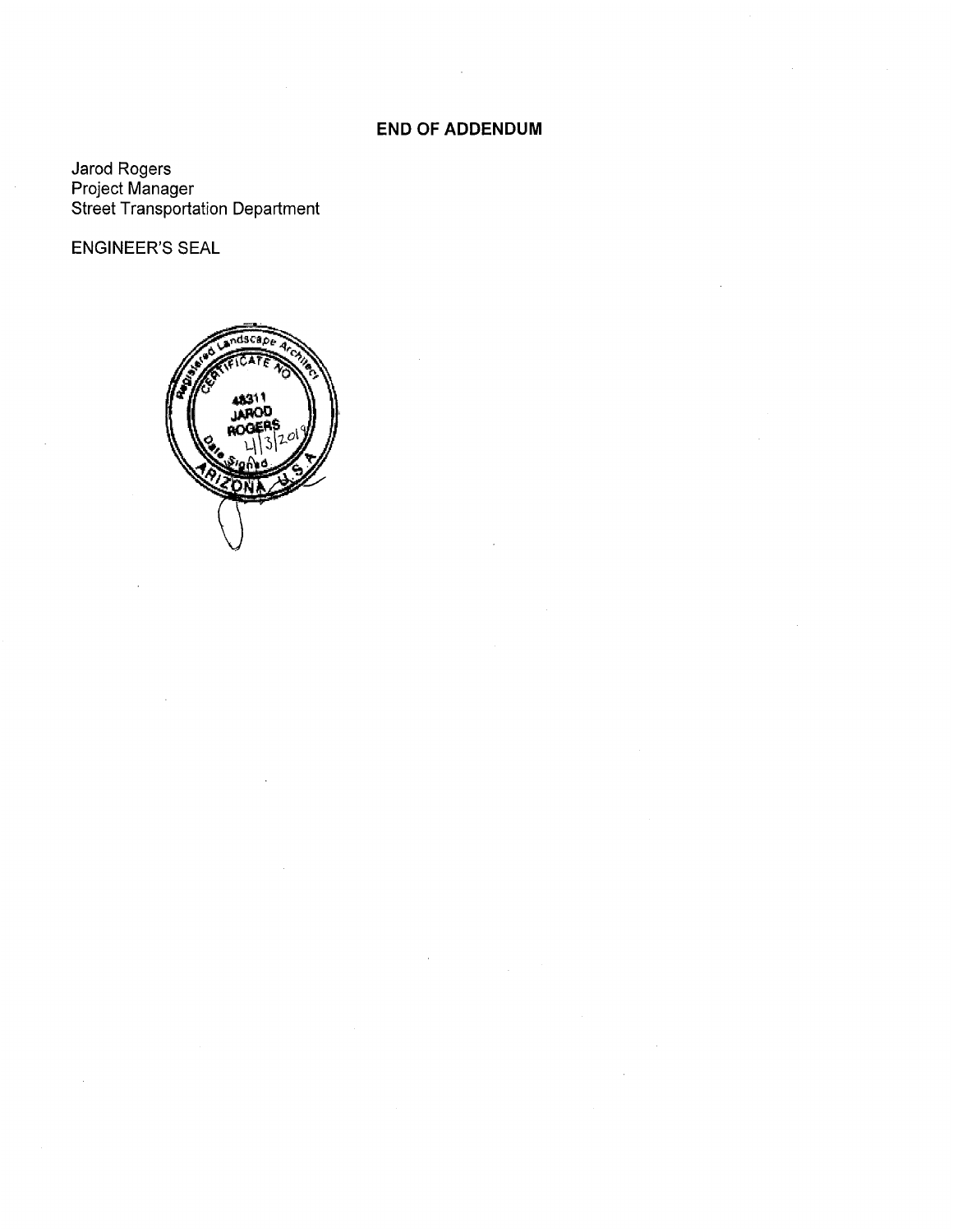General Decision Number: AZ190017 02/08/2019 AZ17

Superseded General Decision Number: AZ20180018

State: Arizona

Construction Type: Heavy HEAVY CONSTRUCTION, Includes Water and Sewer Lines, Heavy Construction on Treatment Plant Sites and Pipeline Construction

County: Maricopa County in Arizona.

HEAVY CONSTRUCTION PROJECTS (DOES NOT INCLUDE DAM CONSTRUCTION)

Note: Under Executive Order (EO) 13658, an hourly minimum wage of \$10.60 for calendar year 2019 applies to all contracts subject to the Davis-Bacon Act for which the contract is awarded (and any solicitation was issued) on or after January 1, 2015. If this contract is covered by the EO, the contractor must pay all workers in any classification listed on this wage determination at least \$10.60 per hour (or the applicable wage rate listed on this wage determination, if it is higher) for all hours spent performing on the contract in calendar year 2019. If this contract is covered by the EO and a classification considered necessary for performance of work on the contract does not appear on this wage determination, the contractor must pay workers in that classification at least the wage rate determined through the conformance process set forth in 29 CFR  $5.5(a)(1)(ii)$  (or the EO minimum wage rate, if it is higher than the conformed wage rate). The EO minimum wage rate will be adjusted annually. Please note that this EO applies to the above-mentioned types of contracts entered into by the federal government that are subject to the Davis-Bacon Act itself, but it does not apply to contracts subject only to the Davis-Bacon Related Acts, including those set forth at 29 CFR 5.1(a)(2)-(60). Additional information on contractor requirements and worker protections under the EO is available at www.dol.gov/whd/govcontracts.

| Modification Number<br>0<br>$\mathbf{1}$ | Publication Date<br>01/04/2019<br>02/08/2019 |         |
|------------------------------------------|----------------------------------------------|---------|
| BOIL0627-004 10/01/2017                  |                                              |         |
|                                          | Rates                                        | Fringes |
| BOILERMAKER\$ 35.30                      |                                              | 28.41   |
| BRAZ0003-010 07/01/2018                  |                                              |         |
|                                          | Rates                                        | Fringes |
| BRICKLAYER\$ 26.06                       |                                              | 7.28    |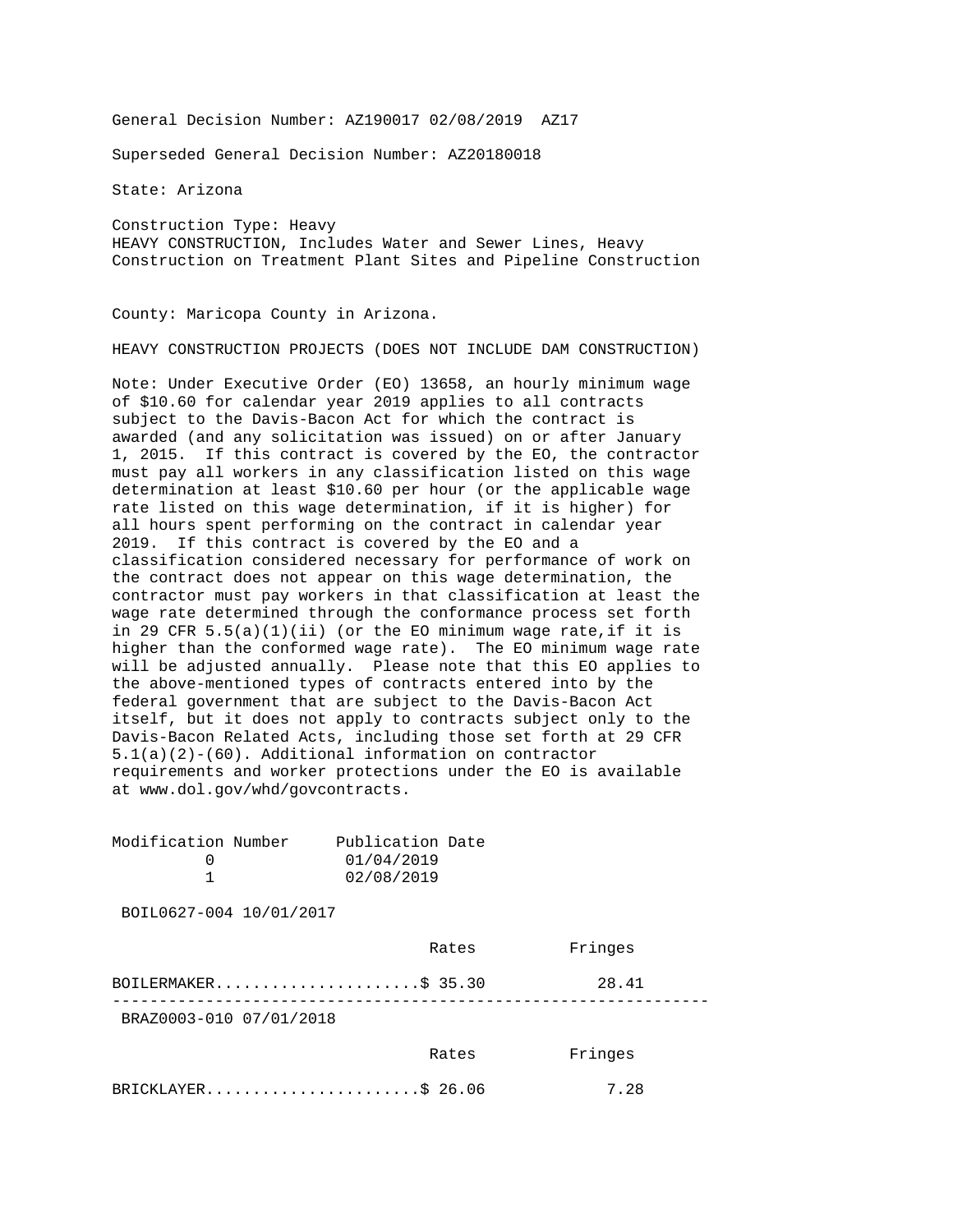| ZONE PAY:                                                                                                                                                                                                                                                                                                                                                                                                                                                                                                                                                                                               |                                 |                                  |
|---------------------------------------------------------------------------------------------------------------------------------------------------------------------------------------------------------------------------------------------------------------------------------------------------------------------------------------------------------------------------------------------------------------------------------------------------------------------------------------------------------------------------------------------------------------------------------------------------------|---------------------------------|----------------------------------|
| (Radius miles from the intersection of Central Ave. and<br>Washington St., Phoenix, AZ)                                                                                                                                                                                                                                                                                                                                                                                                                                                                                                                 |                                 |                                  |
| Zone A: 0-60 miles- Base Rate<br>Zone B: 61-75 miles- Base Rate plus \$2.00 per hour<br>Zone C: 75-100 miles- Base Rate plus \$3.00 per hour<br>Zone D: 101-200 miles- Base Rate plus \$3.50 per hour<br>Zone E: Over 200 miles- Base Rate plus \$6.50 per hour                                                                                                                                                                                                                                                                                                                                         |                                 |                                  |
| ELEC0640-006 07/01/2018                                                                                                                                                                                                                                                                                                                                                                                                                                                                                                                                                                                 |                                 |                                  |
|                                                                                                                                                                                                                                                                                                                                                                                                                                                                                                                                                                                                         | Rates                           | Fringes                          |
| ELECTRICIAN\$ 28.30                                                                                                                                                                                                                                                                                                                                                                                                                                                                                                                                                                                     |                                 | 10.30                            |
| ELEC0769-002 07/29/2018                                                                                                                                                                                                                                                                                                                                                                                                                                                                                                                                                                                 |                                 |                                  |
|                                                                                                                                                                                                                                                                                                                                                                                                                                                                                                                                                                                                         | Rates                           | Fringes                          |
| Line Construction:<br>Lineman\$ 46.40                                                                                                                                                                                                                                                                                                                                                                                                                                                                                                                                                                   |                                 | $218 + 5.94$                     |
| * ENGI0428-008 06/01/2018                                                                                                                                                                                                                                                                                                                                                                                                                                                                                                                                                                               |                                 |                                  |
|                                                                                                                                                                                                                                                                                                                                                                                                                                                                                                                                                                                                         | Rates                           | Fringes                          |
| POWER EQUIPMENT OPERATOR<br>Group $1, \ldots, \ldots, \ldots, \$ 24.84<br>Group $2$ \$ 28.11<br>Group 3\$ 29.19<br>Group $4 \ldots \ldots \ldots \ldots \ldots \ldots \text{ } 30.22$<br>POWER EQUIPMENT OPERATORS CLASSIFICATIONS<br>GROUP 1: Small Self-Propelled Compactor (with blade),<br>Bobcat/Skidsteer/Skid Loader, Oiler<br>GROUP 2: Self-Propelled Compactor (with blade), Grader/Blade<br>(rough), Scraper, Tractor, Crane (less than 15 tons)<br>GROUP 3: Grade/Blade (Finish), Crawler-Type Tractor, Crane<br>(over 15 tons & less than 100 ton), Tower Crane<br>GROUP 4: Crane (100 ton) | ------------------------------- | 10.86<br>10.86<br>10.86<br>10.86 |
| * ENGI0428-015 06/01/2018                                                                                                                                                                                                                                                                                                                                                                                                                                                                                                                                                                               |                                 |                                  |
|                                                                                                                                                                                                                                                                                                                                                                                                                                                                                                                                                                                                         | Rates                           | Fringes                          |
| POWER EQUIPMENT OPERATOR:<br>(PIPELINE)<br>Group $1 \ldots \ldots \ldots \ldots \ldots \ldots$ \$ 24.84<br>Group $3 \ldots \ldots \ldots \ldots \ldots \ldots$ \$ 29.19                                                                                                                                                                                                                                                                                                                                                                                                                                 |                                 | 10.86<br>10.86                   |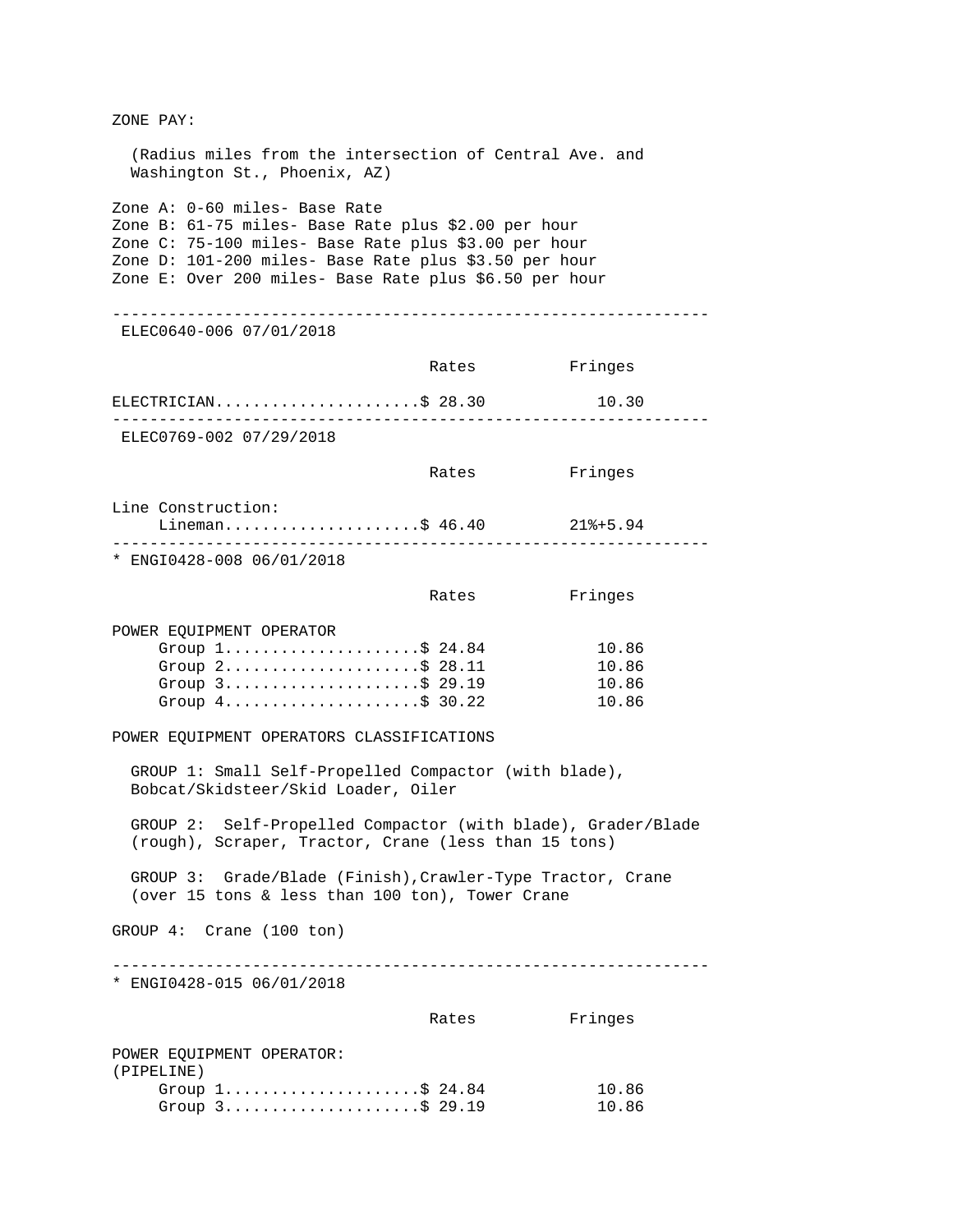Group 1: Backhoe, Boring Machine, Boom Operator, Bulldozer, Trackhoe Group 3: Oiler ---------------------------------------------------------------- IRON0075-009 08/01/2018 Rates Fringes IRONWORKER, STRUCTURAL...........\$ 26.90 18.95 Zone 1: 0 to 50 miles from City Hall in Phoenix or Tucson Zone 2: 050 to 100 miles - Add \$4.00 Zone 3: 100 to 150 miles - Add \$5.00 Zone 4: 150 miles & over - Add \$6.50 ---------------------------------------------------------------- PAIN0086-002 04/01/2017 Rates Fringes PAINTER (Brush Only)..............\$ 19.58 6.40 ---------------------------------------------------------------- PLUM0469-004 07/01/2016 Rates Fringes PLUMBER................................\$ 40.80 17.00 ---------------------------------------------------------------- SUAZ2012-006 05/17/2012 Rates Fringes CARPENTER (Form Work Only).......\$ 20.80 4.07 CARPENTER, Excludes Form Work....\$ 21.98 5.38 CEMENT MASON/CONCRETE FINISHER...\$ 18.76 2.12 INSTALLER - SIGN.................\$ 25.42 0.00 IRONWORKER, REINFORCING..........\$ 20.66 13.59 LABORER: Asphalt Raker/Shoveler/Spreader..........\$ 15.76 4.42 LABORER: Common or General......\$ 14.36 3.97 LABORER: Concrete Saw (Hand Held/Walk Behind).................\$ 17.00 4.55 LABORER: Fence Erection.........\$ 10.32 2.24 LABORER: Grade Checker..........\$ 18.14 4.55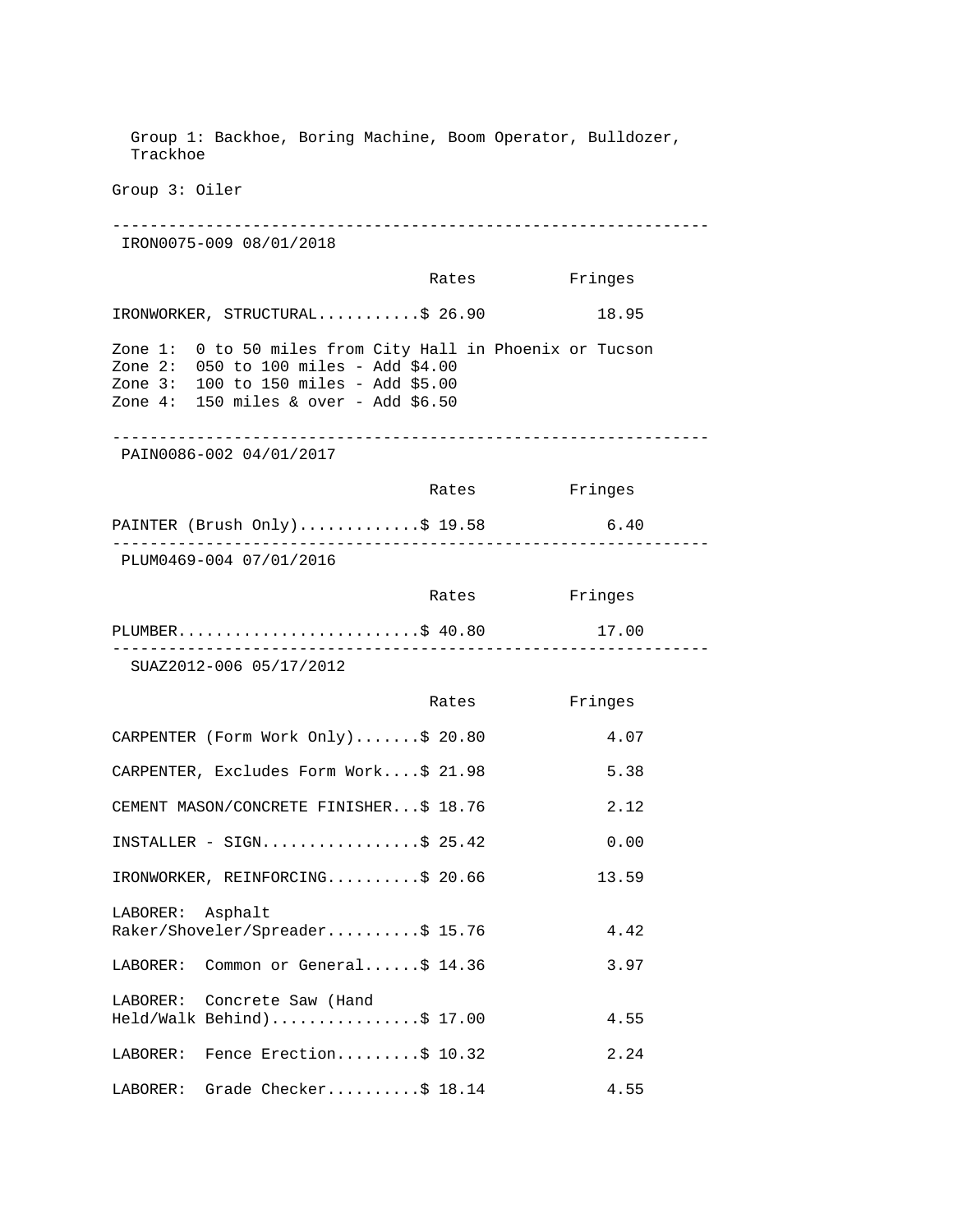| LABORER: Landscape & |                                      |      |
|----------------------|--------------------------------------|------|
|                      | Irrigation\$ 11.01                   | 0.37 |
| LABORER:             | Mason Tender - Brick\$ 14.55         | 4.20 |
| LABORER:             | Mason Tender -                       |      |
|                      | Cement/Concrete\$ 15.34              | 4.20 |
| LABORER:             | Pipelayer\$ 14.94                    | 3.51 |
| LABORER:             | Power Tool Operator\$ 16.57          | 4.20 |
| Railroad<br>LABORER: | Construction Laborer\$ 16.80         | 4.20 |
| OPERATOR:            |                                      |      |
|                      | Backhoe/Excavator/Trackhoe\$ 19.37   | 3.59 |
|                      | OPERATOR: Bulldozer\$ 20.57          | 6.16 |
| OPERATOR:            | Drill\$ 20.57                        | 4.78 |
| OPERATOR:            | Forklift\$ 20.38                     | 4.75 |
| OPERATOR:            | Grade Checker\$ 21.68                | 6.31 |
| OPERATOR:            | Loader (Front End)\$ 20.31           | 3.84 |
| OPERATOR:            | Mechanic\$ 22.23                     | 5.78 |
| OPERATOR:            | Paver (Asphalt,                      |      |
|                      | Aggregate, and Concrete)\$ 17.07     | 3.20 |
| OPERATOR:            | Roller\$ 21.34                       | 8.36 |
| OPERATOR:            | Rotomill\$ 21.88                     | 6.39 |
|                      | OPERATOR: Screed\$ 16.82             | 2.52 |
|                      | OPERATOR: Trencher\$ 14.21           | 0.94 |
|                      | OPERATOR: Broom/Sweeper\$ 15.40      | 2.45 |
| PAINTER: Pavement    |                                      |      |
|                      | Marking/Parking Lot Striping\$ 19.94 | 4.10 |
|                      | PAINTER: Roller and Spray\$ 20.65    | 4.45 |
|                      | PIPEFITTER\$ 23.97                   | 6.78 |
|                      | TRUCK DRIVER: 3 Axle Truck\$ 27.53   | 1.16 |
|                      | TRUCK DRIVER: Dump Truck\$ 14.37     | 1.16 |
|                      | TRUCK DRIVER: Flatbed Truck\$ 12.50  | 1.48 |
| TRUCK DRIVER:        | Hydroseeder\$ 17.32                  | 0.00 |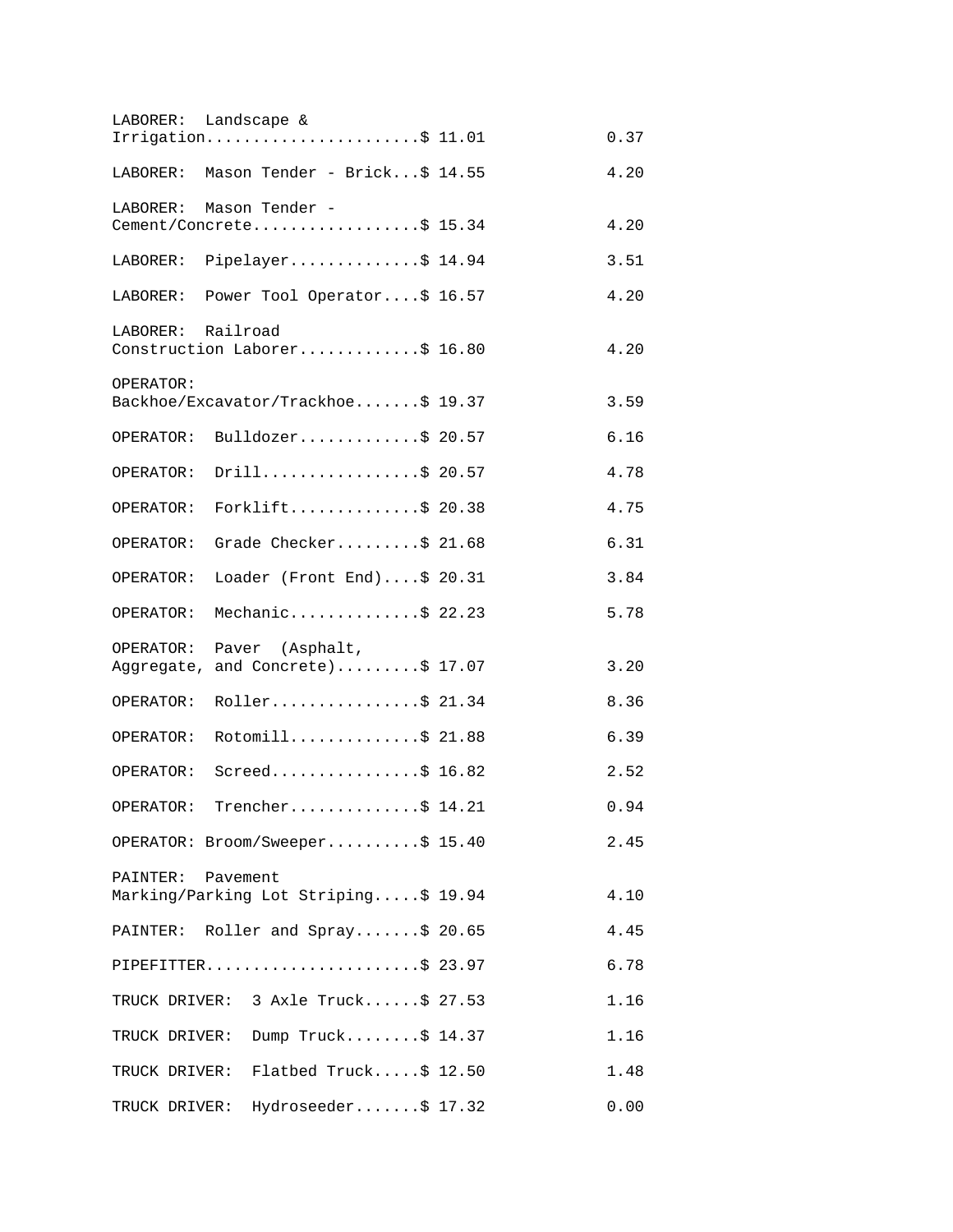TRUCK DRIVER: Water Truck.......\$ 16.46 3.42

----------------------------------------------------------------

WELDERS - Receive rate prescribed for craft performing operation to which welding is incidental.

================================================================

Note: Executive Order (EO) 13706, Establishing Paid Sick Leave for Federal Contractors applies to all contracts subject to the Davis-Bacon Act for which the contract is awarded (and any solicitation was issued) on or after January 1, 2017. If this contract is covered by the EO, the contractor must provide employees with 1 hour of paid sick leave for every 30 hours they work, up to 56 hours of paid sick leave each year. Employees must be permitted to use paid sick leave for their own illness, injury or other health-related needs, including preventive care; to assist a family member (or person who is like family to the employee) who is ill, injured, or has other health-related needs, including preventive care; or for reasons resulting from, or to assist a family member (or person who is like family to the employee) who is a victim of, domestic violence, sexual assault, or stalking. Additional information on contractor requirements and worker protections under the EO is available at www.dol.gov/whd/govcontracts.

Unlisted classifications needed for work not included within the scope of the classifications listed may be added after award only as provided in the labor standards contract clauses (29CFR 5.5 (a) (1) (ii)).

----------------------------------------------------------------

The body of each wage determination lists the classification and wage rates that have been found to be prevailing for the cited type(s) of construction in the area covered by the wage determination. The classifications are listed in alphabetical order of "identifiers" that indicate whether the particular rate is a union rate (current union negotiated rate for local), a survey rate (weighted average rate) or a union average rate (weighted union average rate).

Union Rate Identifiers

A four letter classification abbreviation identifier enclosed in dotted lines beginning with characters other than "SU" or "UAVG" denotes that the union classification and rate were prevailing for that classification in the survey. Example: PLUM0198-005 07/01/2014. PLUM is an abbreviation identifier of the union which prevailed in the survey for this classification, which in this example would be Plumbers. 0198 indicates the local union number or district council number where applicable, i.e., Plumbers Local 0198. The next number, 005 in the example, is an internal number used in processing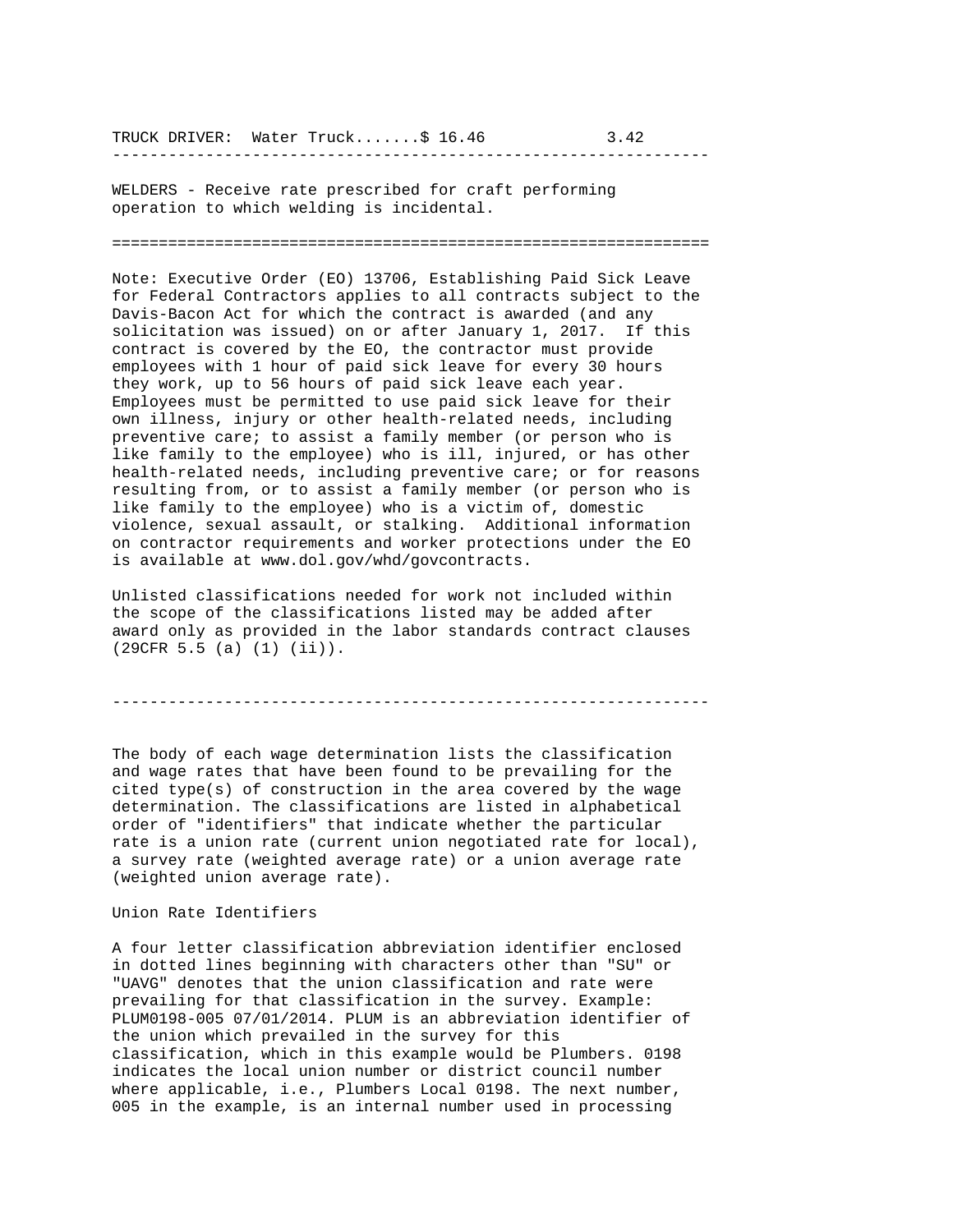the wage determination. 07/01/2014 is the effective date of the most current negotiated rate, which in this example is July 1, 2014.

Union prevailing wage rates are updated to reflect all rate changes in the collective bargaining agreement (CBA) governing this classification and rate.

#### Survey Rate Identifiers

Classifications listed under the "SU" identifier indicate that no one rate prevailed for this classification in the survey and the published rate is derived by computing a weighted average rate based on all the rates reported in the survey for that classification. As this weighted average rate includes all rates reported in the survey, it may include both union and non-union rates. Example: SULA2012-007 5/13/2014. SU indicates the rates are survey rates based on a weighted average calculation of rates and are not majority rates. LA indicates the State of Louisiana. 2012 is the year of survey on which these classifications and rates are based. The next number, 007 in the example, is an internal number used in producing the wage determination. 5/13/2014 indicates the survey completion date for the classifications and rates under that identifier.

Survey wage rates are not updated and remain in effect until a new survey is conducted.

#### Union Average Rate Identifiers

Classification(s) listed under the UAVG identifier indicate that no single majority rate prevailed for those classifications; however, 100% of the data reported for the classifications was union data. EXAMPLE: UAVG-OH-0010 08/29/2014. UAVG indicates that the rate is a weighted union average rate. OH indicates the state. The next number, 0010 in the example, is an internal number used in producing the wage determination. 08/29/2014 indicates the survey completion date for the classifications and rates under that identifier.

A UAVG rate will be updated once a year, usually in January of each year, to reflect a weighted average of the current negotiated/CBA rate of the union locals from which the rate is based.

----------------------------------------------------------------

#### WAGE DETERMINATION APPEALS PROCESS

1.) Has there been an initial decision in the matter? This can be:

- \* an existing published wage determination
- \* a survey underlying a wage determination
- \* a Wage and Hour Division letter setting forth a position on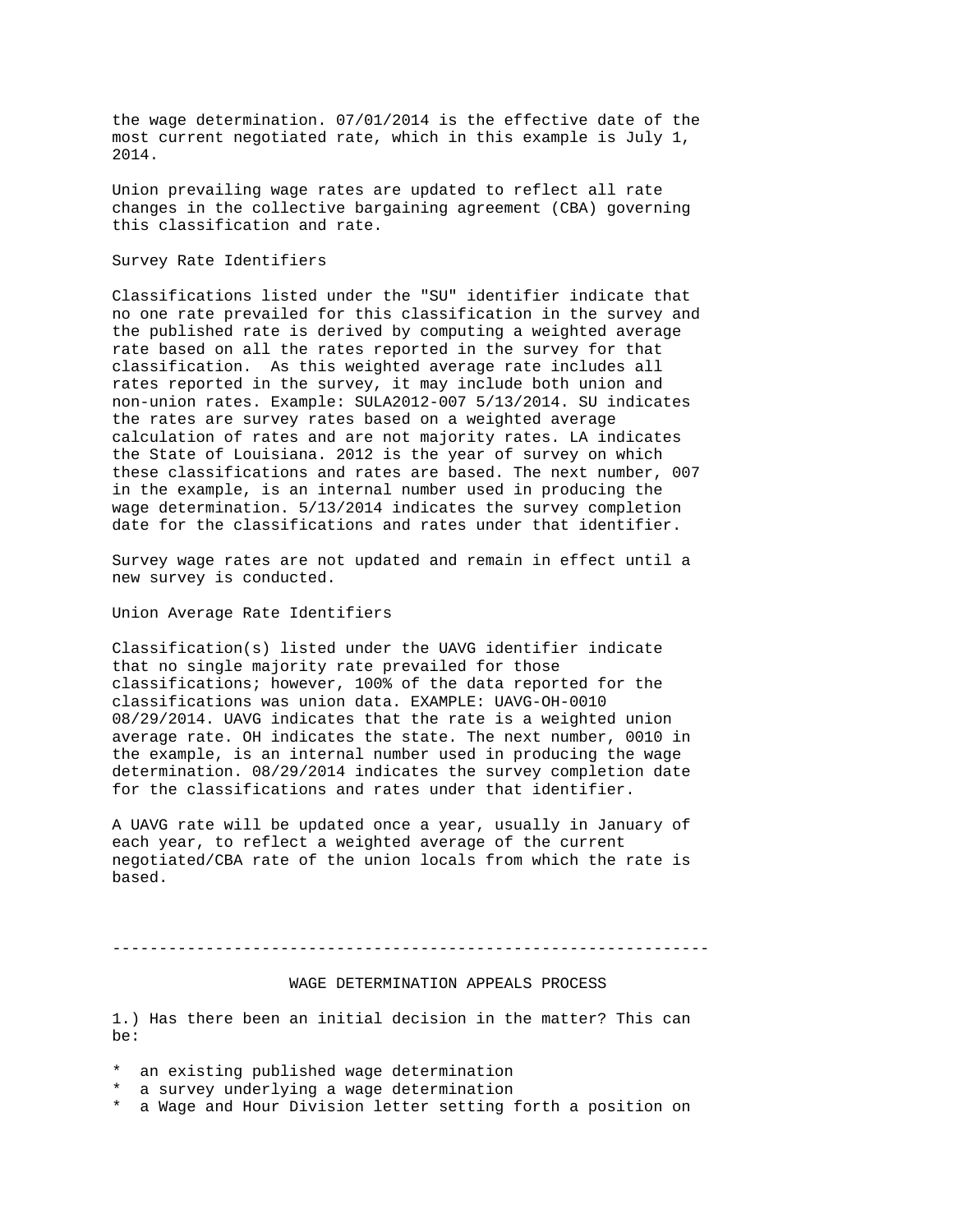a wage determination matter

\* a conformance (additional classification and rate) ruling

On survey related matters, initial contact, including requests for summaries of surveys, should be with the Wage and Hour Regional Office for the area in which the survey was conducted because those Regional Offices have responsibility for the Davis-Bacon survey program. If the response from this initial contact is not satisfactory, then the process described in 2.) and 3.) should be followed.

With regard to any other matter not yet ripe for the formal process described here, initial contact should be with the Branch of Construction Wage Determinations. Write to:

> Branch of Construction Wage Determinations Wage and Hour Division U.S. Department of Labor 200 Constitution Avenue, N.W. Washington, DC 20210

2.) If the answer to the question in 1.) is yes, then an interested party (those affected by the action) can request review and reconsideration from the Wage and Hour Administrator (See 29 CFR Part 1.8 and 29 CFR Part 7). Write to:

> Wage and Hour Administrator U.S. Department of Labor 200 Constitution Avenue, N.W. Washington, DC 20210

The request should be accompanied by a full statement of the interested party's position and by any information (wage payment data, project description, area practice material, etc.) that the requestor considers relevant to the issue.

3.) If the decision of the Administrator is not favorable, an interested party may appeal directly to the Administrative Review Board (formerly the Wage Appeals Board). Write to:

> Administrative Review Board U.S. Department of Labor 200 Constitution Avenue, N.W. Washington, DC 20210

4.) All decisions by the Administrative Review Board are final.

================================================================

END OF GENERAL DECISION